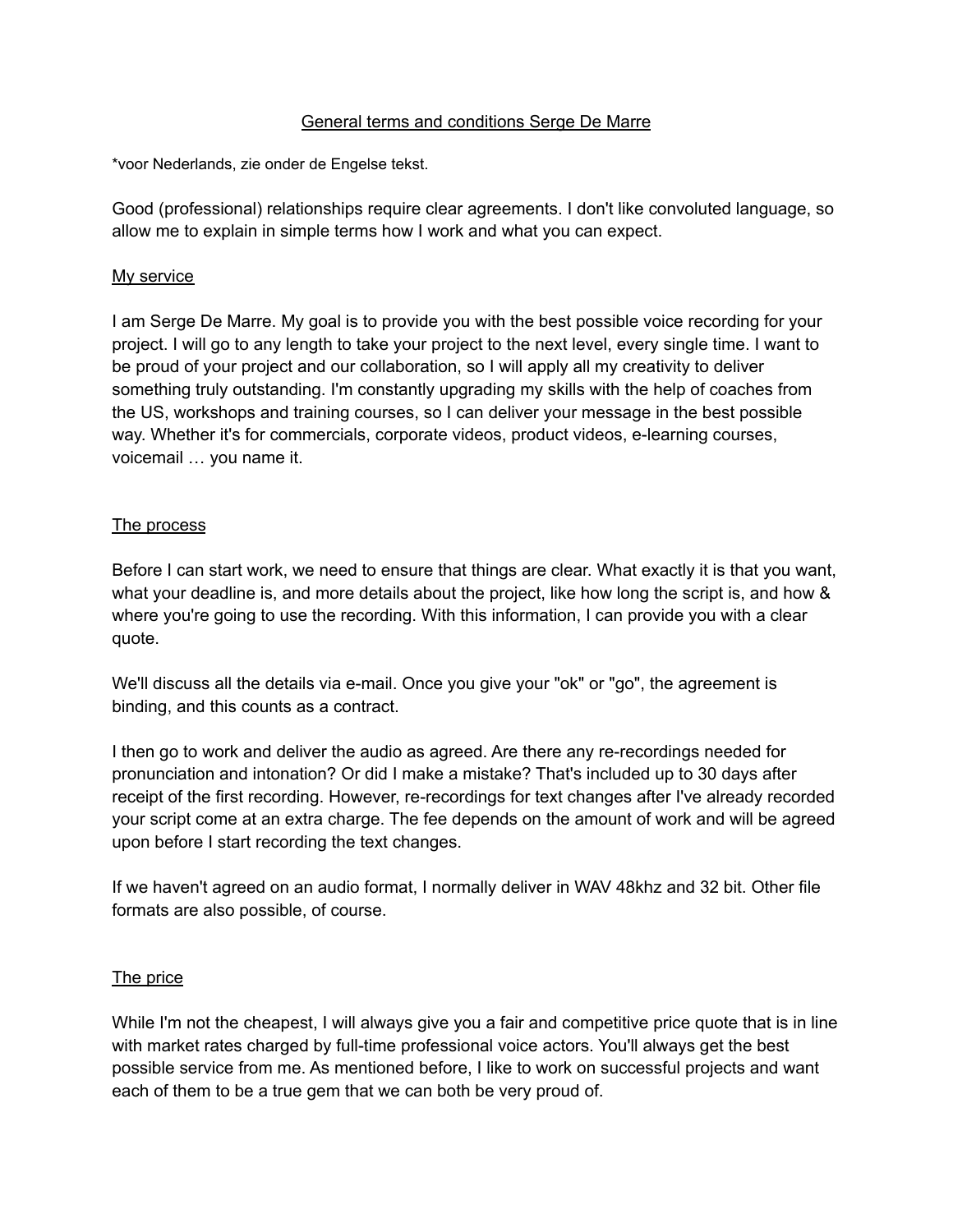The rate is different for every project and is based on two factors: the length of the script (the amount of work I put in) and the use of my recording (the usage rights you buy). In general, the more people will hear my voice, the higher the price. So a video for users of public transport in the city of Antwerp will be cheaper than a commercial for a large soft drink brand that will be broadcast internationally.

For rates in Belgium and the Netherlands, I rely on my years of experience to determine competitive rates. For international rates and voice-overs in English, you can consult the [GVAA](https://globalvoiceacademy.com/gvaa-rate-guide-2/) Rate [Guide.](https://globalvoiceacademy.com/gvaa-rate-guide-2/)

## Before I start

We agree on the price and the details for the project in writing (in most cases via email), and this is considered a contract. I'm active on social media, and while I believe that online visibility can benefit us both, I won't share any details of your project without your permission – unless the information is already out there, for example on YouTube, Vimeo or a publicly accessible website. If you'd like me to sign an NDA, I'll be happy to do so. Now is the time to ask me.

You provide me with the final and approved script. If you'd like to be virtually present during the recording, that can be arranged. Most of the recordings are done in my home studio, but I can also go to a studio of your choice. Any travel expenses, billable to you or your end client, will be discussed beforehand, of course.

When you entrust your project to me, you can also brief me on the tone of voice beforehand. This can be in writing, for example by referring to a piece of my demo that you particularly like, or a previous project that was done in the style you're looking for.

The more information you give me, the better I can get a sense of where you want to go with your project. For example, when you provide instructions about the tone of voice, you can also send along the music you're going to use. This makes it easier for me to understand the style of the project. The end result can only stand to benefit from this.

If you don't give me any information, I'll assume you trust my expertise and I'll let my creativity run wild. In any case, I'll provide you with several versions of your script, unless you let me know otherwise.

At this point, you should also let me know how to pronounce certain words, such as company names, technical terms, phone numbers and so on, so we can avoid unnecessary delays.

### The recording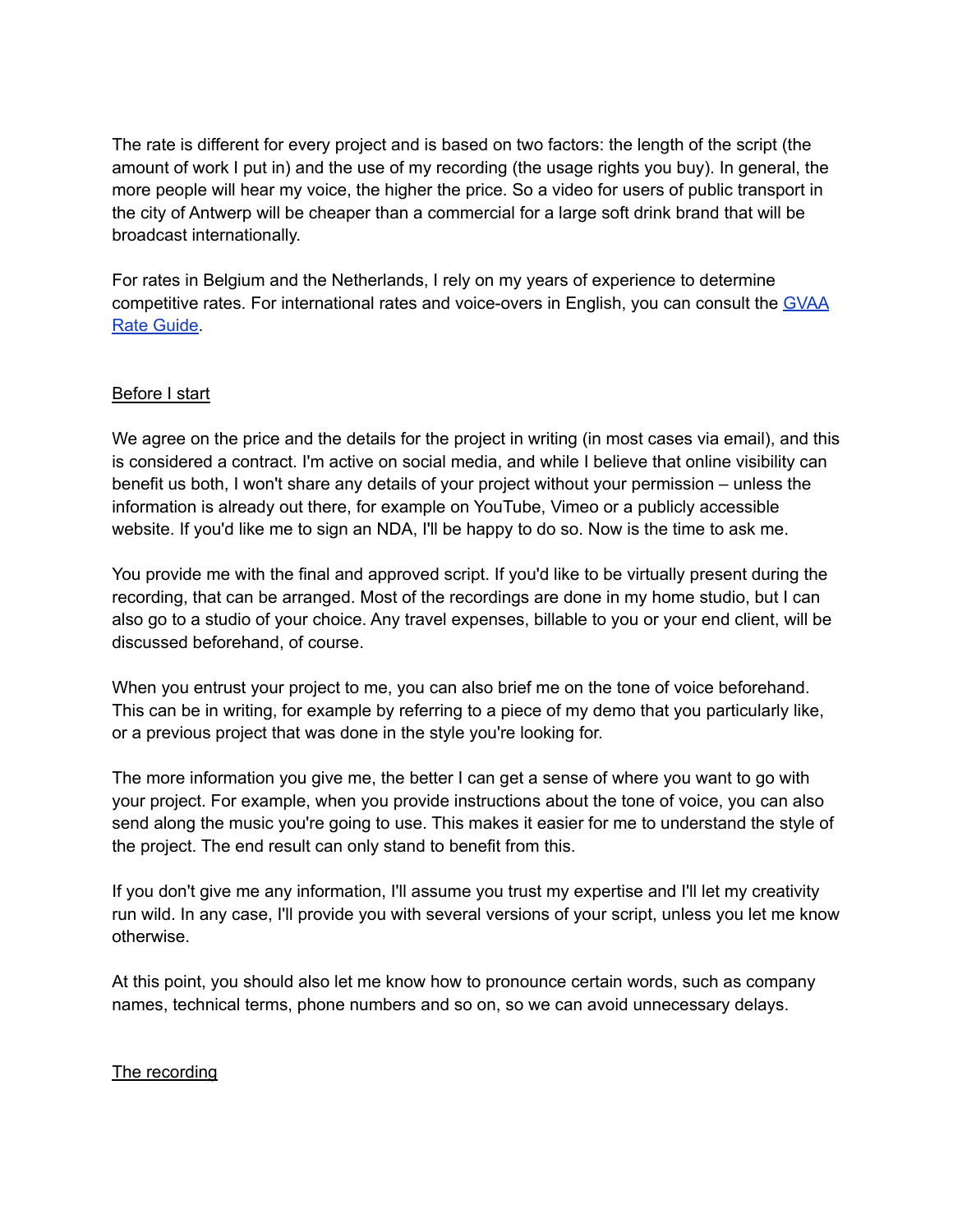The recordings are done in my professional Studiobricks home studio. Unless you specify otherwise, I'll edit your script and record it according to my standard working procedure:

- Way 48khz 32 bit
- Breath sounds removed where necessary
- No pops, crackles, noise, echo ...
- 1 file with your complete script. If you prefer individual files, that's also possible. 1 split per 100 words is included in my price. For example: I split up your script of 10,000 words into 100 files. If you'd like multiple shorter files, I charge 1 euro per extra split.
- You can listen in and provide direction during my recording, but this is optional.
- Files are delivered by email (Apple Maildrop) or via WeTransfer. If you'd like to receive the files in another way, please let me know.
- I often send the invoice along when I deliver the files. That's just convenient for you. But it doesn't mean that I'm leaving you to your own devices from then on, even after payment. If you have any questions, you can easily contact me.

### … and beyond

In most cases, that's it! I'll either send your invoice right away, or at the end of the month. Payment is due within 30 days of the invoice date.

If I've made a mistake, I'll fix it for you as soon as possible. Did you make a mistake in the script or in your briefing? Do certain words need to be added or changed? Then of course I'll help you with that. The fee I charge for this will again depend on the amount of work, and will be agreed upon before I start recording the changes. After all, the time I need for the re-recording is time I can't spend on other clients.

### Terms of payment

My invoices are payable within 30 days of the invoice date, unless otherwise agreed. In some cases, I require full or partial payment in advance or upon delivery of the recordings. This will be discussed beforehand, of course.

If the due date is exceeded, interest will be charged at 12% per annum and a fixed compensation of 18% on the total invoice amount, with a minimum of 75 euros as a penalty clause.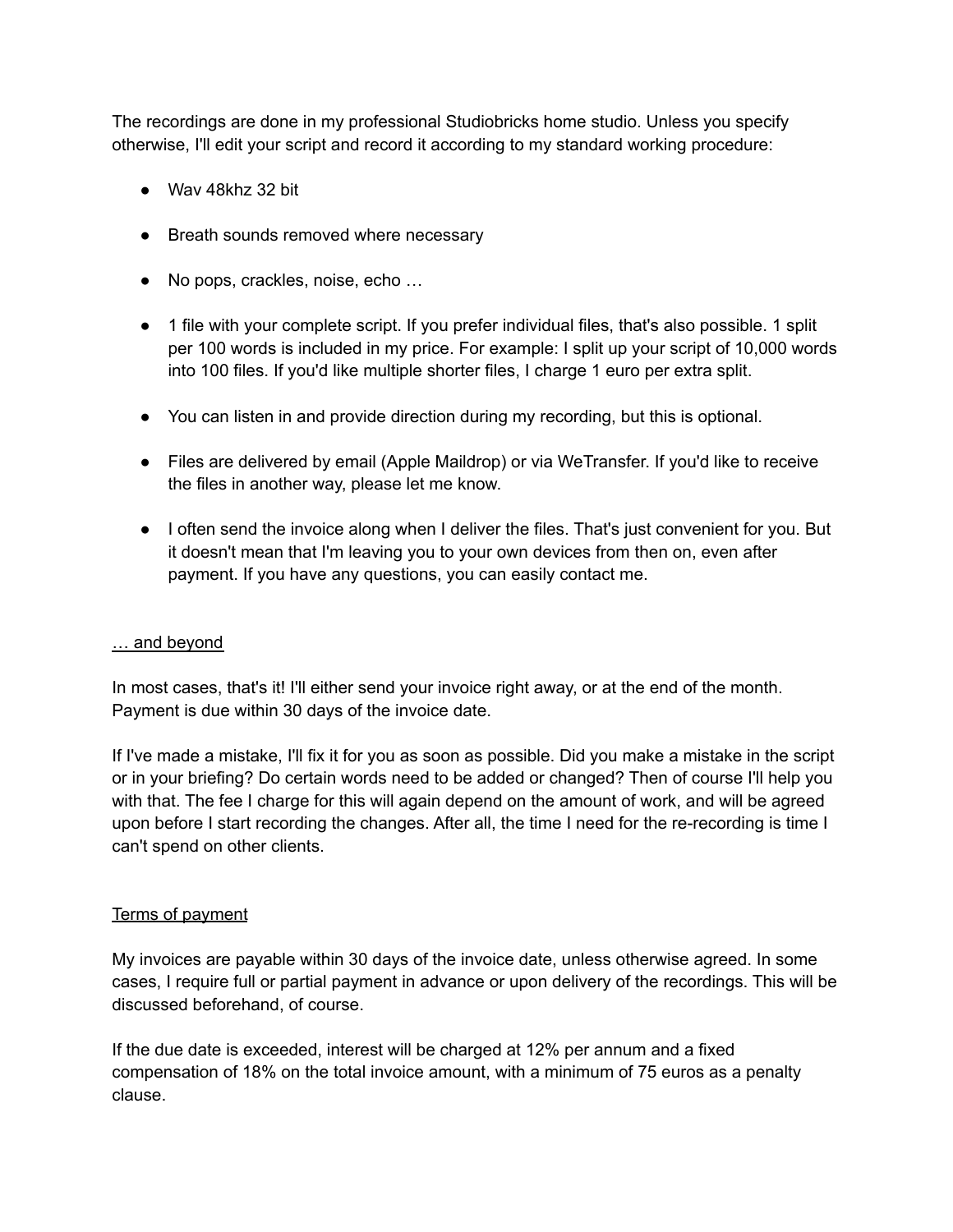Any disputes shall be submitted exclusively to a competent court in the United States. If I'm the plaintiff, I also reserve the right to bring the dispute before any competent foreign court.

In the event of a discrepancy between the English and the Dutch text of these General Terms and Conditions, the Dutch text shall prevail as binding.

Any order of services implies acceptance of these terms and conditions by the client.

All very reasonable and pretty standard, right? Here's to a long and pleasant cooperation!

Serge De Marre

[sergedemarre.com](http://www.sergedemarre.com)

# Algemene voorwaarden Serge De Marre

Duidelijke afspraken maken goede (zaken)vrienden. Ik hou niet van onbegrijpelijke taal en leg je hier in eenvoudige woorden uit hoe ik te werk ga en wat je kan verwachten.

### Mijn service

Ik ben Serge De Marre. Mijn doel is jou de best mogelijke stemopname te bezorgen voor jouw project. Ik ga tot het uiterste om jouw project naar een volgend niveau te tillen, elke keer opnieuw. Ik wil trots zijn op jouw project en onze samenwerking, en zal dus al mijn creativiteit gebruiken om iets uitstekends af te leveren. Daarom school ik me voortdurend bij met de hulp van o.a. coaches uit de VS, workshops en trainingen. Zo kan ik jouw boodschap op de best mogelijke manier vertellen. Of dat nu voor reclamespots, bedrijfsfilms, productvideo's, e-learning, voicemail of wat dan ook is.

### Het proces

Voor ik aan het werk ga, maken we een aantal afspraken. Wat wil je precies, wat is je deadline, meer details over het project zoals: hoe lang is het script, en hoe & waar ga je de opname gebruiken. Met deze informatie kan ik je een duidelijk prijsvoorstel maken.

We bespreken alle details per e-mail. Zodra je jouw "ok" of "go" geeft, is de overeenkomst bindend, en dit geldt als een contract.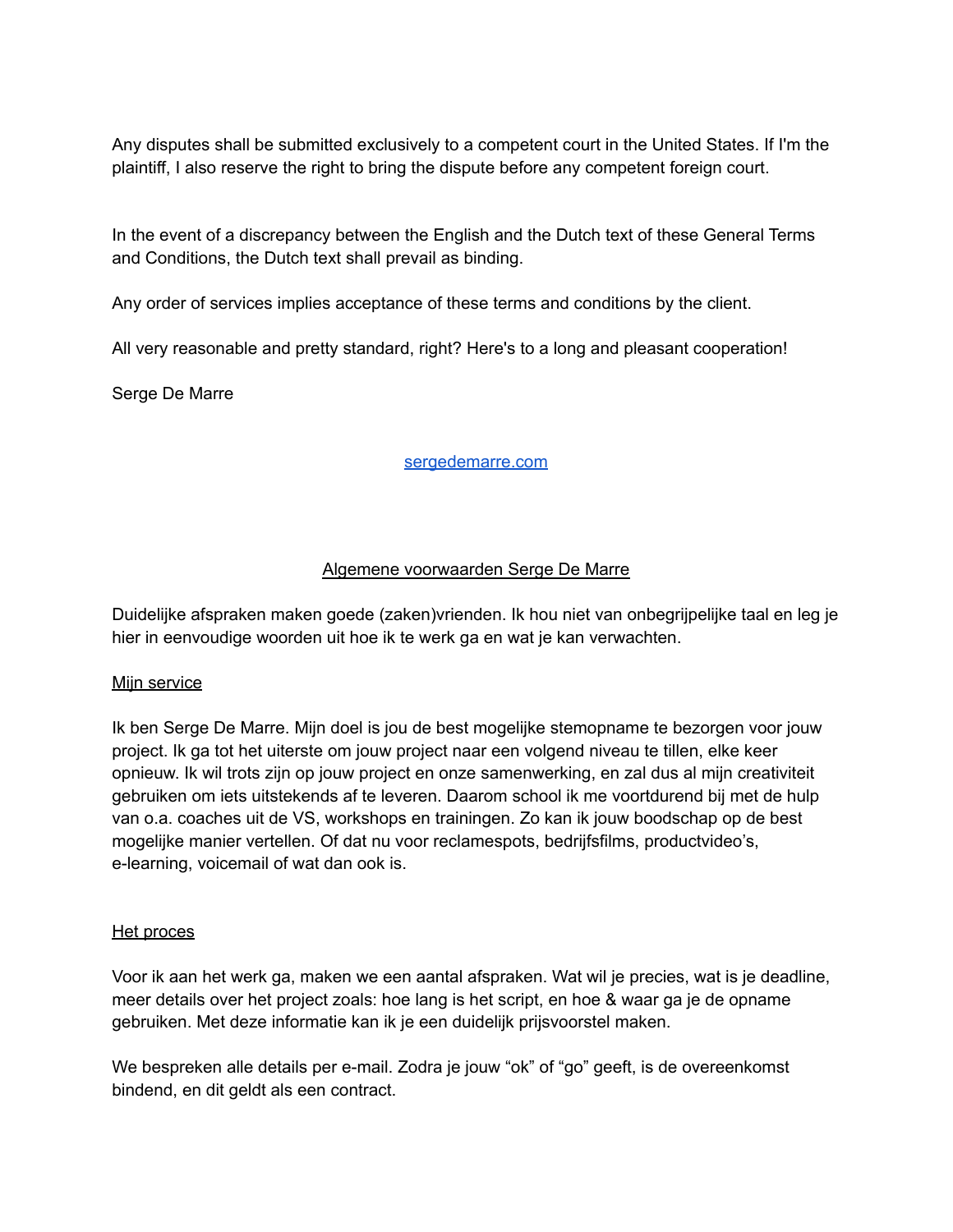Ik ga aan het werk en lever de audio af zoals besproken. Zijn er heropnames nodig voor uitspraak en intonatie? Of heb ik een foutje gemaakt? Dat is inbegrepen tot 30 dagen na ontvangst van de eerste opname. Heropnames voor tekstwijzigingen nadat ik je script al ingesproken heb, reken ik wel aan. De vergoeding daarvoor is afhankelijk van de hoeveelheid werk en zullen we afspreken voor ik aan de tekstwijzigingen begin.

Als we geen afspraak hebben gemaakt over het audioformaat, lever ik in WAV 48khz en 32 bit. Andere formaten zijn uiteraard ook mogelijk.

## De prijs

Hou er rekening mee dat ik niet de goedkoopste ben, maar ik zal je altijd een fair prijsvoorstel doen dat marktconform is onder voltijds werkende, professionele stemacteurs. Je krijgt van mij wel altijd de best mogelijke service. Zoals eerder al gezegd: ik wil graag meewerken aan succesvolle projecten en wil dat ze een pareltje worden waar we samen trots op kunnen zijn.

Het tarief is voor elk project anders en is gebaseerd op twee factoren: de lengte van het script (de hoeveelheid werk die ik eraan heb) en het gebruik van mijn opname (het gebruiksrecht dat je afkoopt). Over het algemeen geldt: hoe meer mensen mijn stem in de oren krijgen, hoe hoger de prijs. Een video voor gebruikers van het openbaar vervoer in de stad Antwerpen zal dus goedkoper zijn dan een reclamespot voor een groot frisdrankmerk die internationaal uitgezonden zal worden.

Voor tarieven in België en Nederland baseer ik me op mijn jarenlange ervaring om marktconforme tarieven te bepalen. Voor internationale tarieven en voice-overs in het Engels kan je de [GVAA](https://globalvoiceacademy.com/gvaa-rate-guide-2/) Rate Guide raadplegen.

### Voor ik van start ga

We komen de prijs en details voor het project schriftelijk overeen (in de meeste gevallen gaat dit via e-mail), en dit geldt als contract. Ik ben actief op sociale media en geloof dat online actief zijn goed is voor ons beiden, maar deel geen details van je project zonder jouw toestemming of tenzij de informatie al voor iedereen beschikbaar is, bijvoorbeeld via YouTube, Vimeo of een publiek toegankelijke website. Als jij graag wil dat ik een NDA onderteken, doe ik dat uiteraard met plezier. Dit is het moment om me dat te vragen.

Je bezorgt me het finale en goedgekeurde script. Wil je er graag virtueel bij zijn tijdens de opnames, dan kan dat. We spreken hiervoor een tijdstip af. Het merendeel van de opnames gebeurt in mijn eigen studio, maar ik kan ook naar een studio van jouw keuze afzakken. Reiskosten reken ik door aan jou of je klant. We bespreken dit uiteraard vooraf.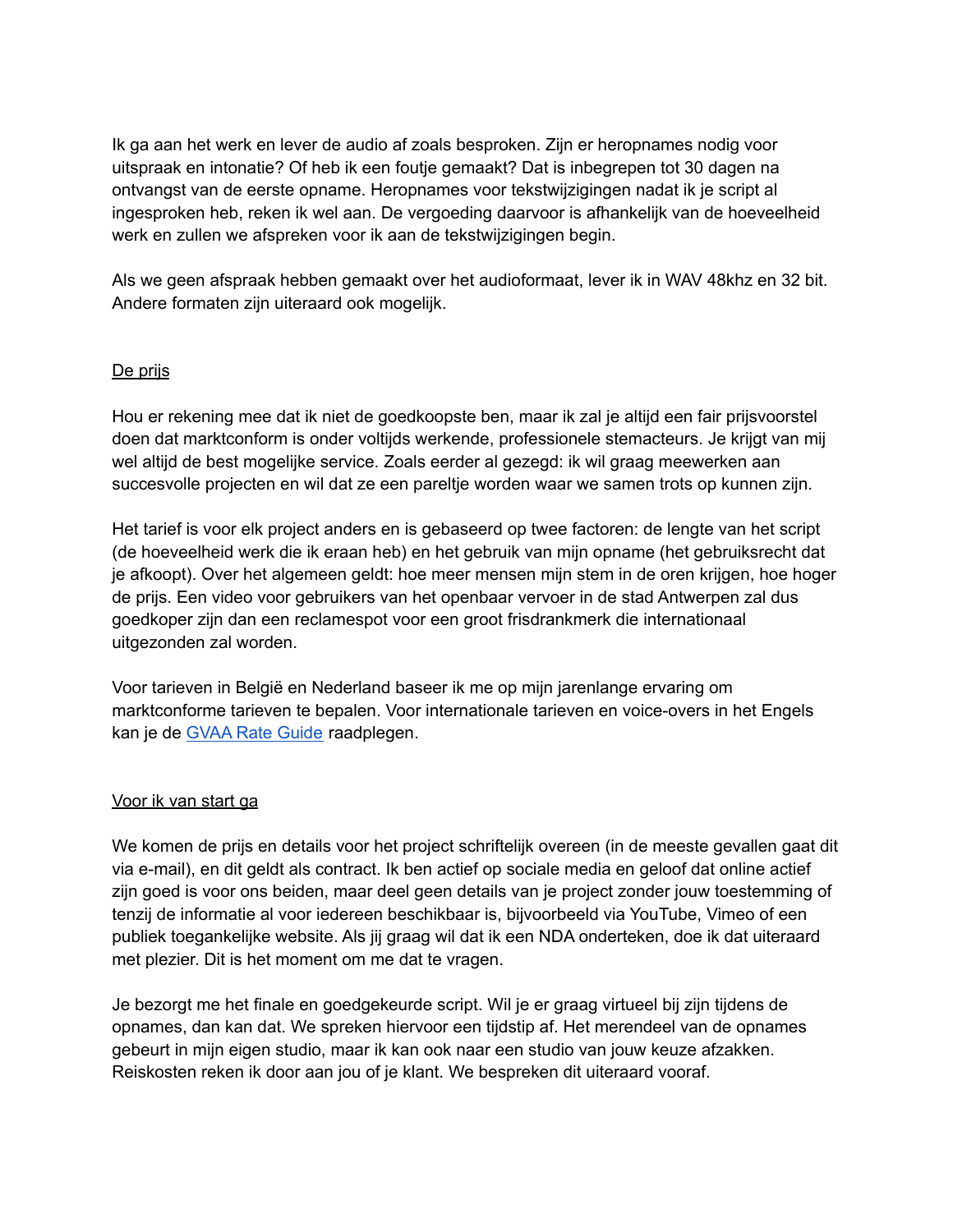Geef je mij je volle vertrouwen, dan kan je me op voorhand een briefing geven over de tone of voice. Dat kan schriftelijk, bijvoorbeeld aan de hand van een stukje uit mijn demo dat je goed vindt of een project dat eerder opgenomen is waarvan je de stijl leuk vindt.

Hoe meer informatie je me geeft, hoe beter ik kan aanvoelen waar je naartoe wil met je project. Zo kan je naast instructies over de tone of voice ook muziek meesturen die je gaat gebruiken. Aan de hand daarvan kan ik makkelijker de stijl van het project begrijpen. Daar wordt het eindresultaat alleen maar beter van.

Geef je me geen informatie, dan ga ik ervan uit dat je vertrouwt op mijn expertise en laat ik mijn creativiteit de vrije loop. Sowieso geef ik je meerdere versies van je script, tenzij je me iets anders laat weten.

Je laat me op dit ogenblik ook bij voorkeur weten hoe ik bepaalde woorden zoals bedrijfsnamen, technische termen, cijfers of telefoonnummers uitspreek, zodat je project geen onnodige vertraging oploopt.

# De opname

De opnames gebeuren in mijn professionele thuisstudio van Studiobricks. Tenzij je iets anders vermeldt, bewerk ik je script en neem ik het op volgens mijn standaard werkprocedure:

- Wav 48khz 32 bit
- Ademhalingen verwijderd waar nodig
- Geen plofjes, kraakjes, ruis, echo ...
- 1 bestand van je volledige script. Wil je graag individuele bestanden, dan kan dat. 1 opsplitsing per 100 woorden is inbegrepen in mijn prijs. Bijvoorbeeld: ik splits je script van 10.000 woorden op in 100 bestanden. Wil je graag kortere, meerdere bestanden, dan reken ik 1 euro per extra split.
- Meeluisteren en regisseren tijdens de opname is mogelijk, maar optioneel.
- Bestanden worden per e-mail geleverd (Apple Maildrop) of via WeTransfer. Wil je graag de bestanden op een andere manier ontvangen, laat het me weten.
- Vaak stuur ik bij levering van de bestanden meteen de factuur. Dat is makkelijk voor jou. Maar dat betekent daarom niet dat ik je vanaf nu aan je lot overlaat, zelfs niet na betaling. Mocht er nog wat zijn, dan kan je makkelijk bij mij terecht.